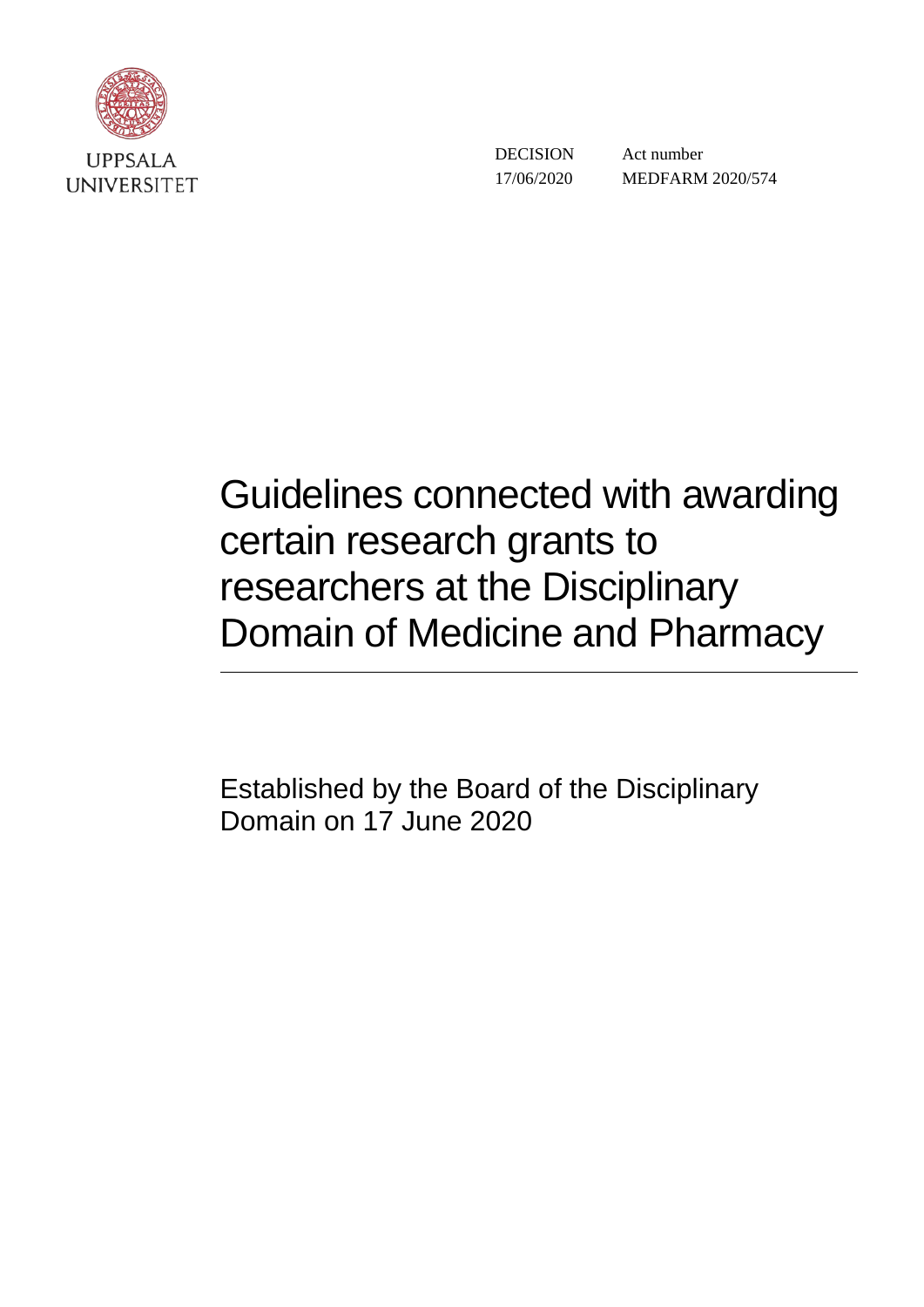

17/06/2020

DECISION MEDFARM 2020/574

The Board of the Disciplinary Domain for Medicine and Pharmacy

Postal address: Box 256 SE-751 05 Uppsala

Visiting address: Segerstedt Building, Dag Hammarskjölds väg 7 Uppsala

Processing officer: Maria Ferletta, Research Officer [maria.ferletta@uadm.uu.se](mailto:maria.ferletta@uadm.uu.se)

Erik Ullerås, Project Coordinator [erik.ullerås@uadm.uu.se](mailto:erik.uller%C3%A5s@uadm.uu.se)

www.uu.se

# **Guidelines connected with awarding certain research grants to researchers at the Disciplinary Domain of Medicine and Pharmacy**

## **Background**

Career development and recruitment of prominent teachers and researchers is a key issue for the development of the Disciplinary Domain of Medicine and Pharmacy. In order to promote recruitment opportunities and provide good conditions for the development of individual researchers, the disciplinary domain intends to financially support teachers and researchers who have been awarded prestigious research grants in strong competition.

This guideline describes which research grants that qualify for targeted financial support from the disciplinary domain, as well as research grants that qualify for permanent position.

On the initiative of the relevant department board, employments can be assessed against the policy of *Anställning som lärare av personer som beviljats vissa externa forskningsanslag* [Employment as teacher by persons who have been awarded certain external research funding] (UFV 2013/844). The teaching positions which may be considered are associate senior lecturer or senior lecturer, depending on where the person is in their career. The application for employment as associate senior lecturer/senior lecturer shall be reviewed by the Board of the Disciplinary Domain, which can recommend exempting the employment from the duty to advertise the position. A decision will then be made by the HR Director after a request from the Board of the Disciplinary Domain. The preparation process for exemption from the duty to advertise the position is described in the regulations of *Anställning som lärare av personer som beviljats vissa externa forskningsanslag* (UFV 2013/844). Note that it is assumed that all eligibility requirements for the employment as associate senior lecturer/senior lecturer are fulfilled, such as e.g. the person, in addition to having the scientific expertise, must have sufficient teaching expertise, and that the person satisfies the qualification requirements for employment as a teacher at Uppsala University. For the disciplinary domain's researchers with a clinical position, the principal health care authority must also approve a combined position. The department board can reject the researcher's application for a teaching position at Uppsala University if e.g. the financial means for the employment are lacking, or if other objective reasons exist. If the application is rejected, the department board shall report their reasons for rejecting the application to the Board of the Disciplinary Domain.

For co-funding of other prestigious research grants, not covered in this document, no general guidelines have been established. Decisions are instead made on a case-by-case basis.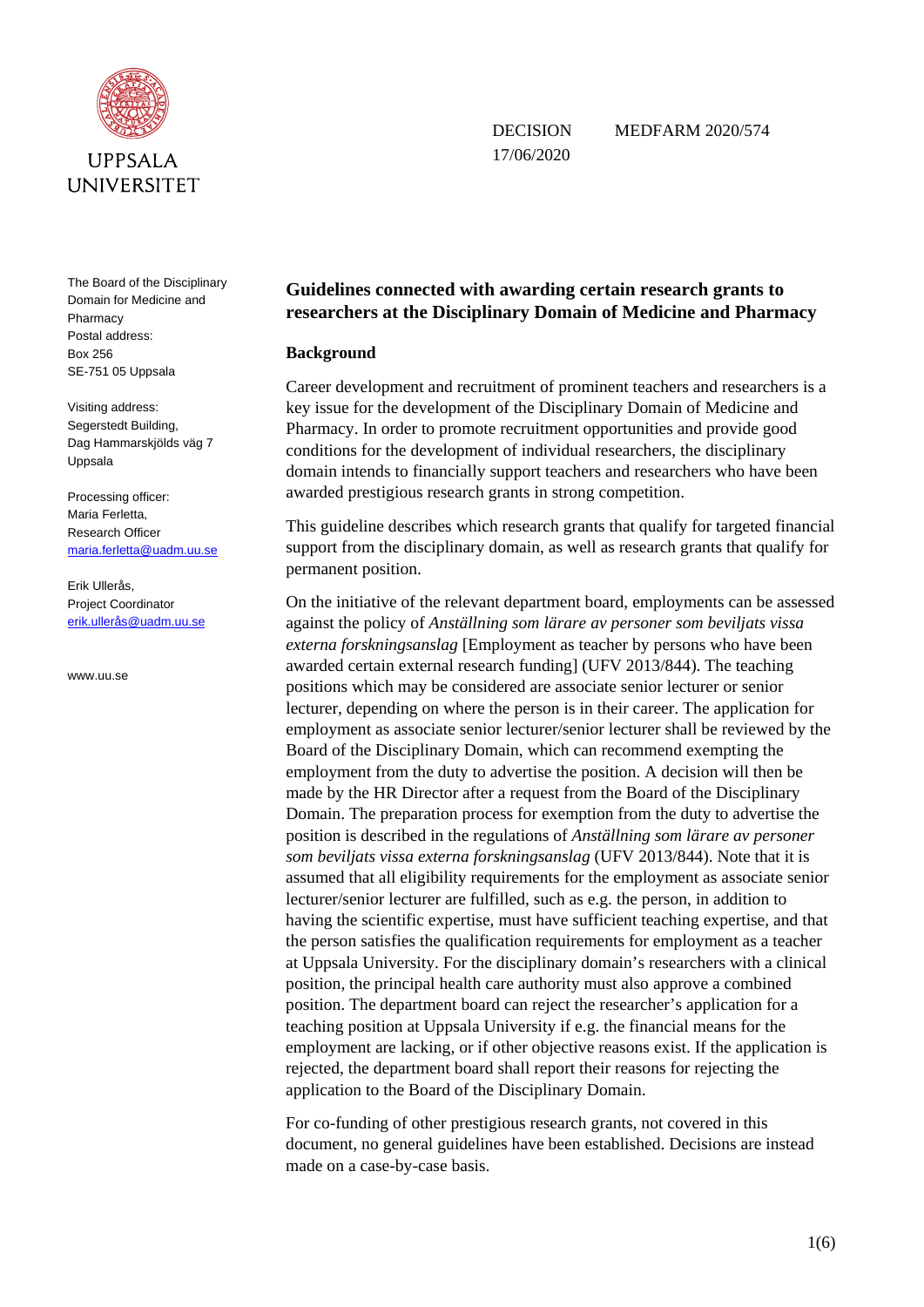This guideline is intended to apply to grants submitted after 1 July 2020, and replaces the previous *Riktlinje för åtgärder i samband med beviljandet av vissa forskningsbidrag till forskare inom vetenskapsområdet för medicin och farmaci* [Guideline for procedures connected with the awarding of certain research grants to researchers at the Disciplinary Domain of Medicine and Pharmacy] (MEDFARM 2013/55).

#### **Guidelines**

- *1. Researchers at the Disciplinary Domain of Medicine and Pharmacy who have been awarded a 6-year consolidator grant or a grant for half-time position in clinical research environment (3 years, with the possibility of a 3 year extension) from the Swedish Research Council*
- a. A researcher who has been awarded a 6-year consolidator grant receives funding of SEK 250,000 per year for six years, provided by the disciplinary domain.
- b. If the researcher does not have a permanent position at Uppsala University, the Board of the Disciplinary Domain presumes that the department concerned employs the grant recipient as researcher with a permanent position.
- c. Via the department board, the researcher has the *opportunity* to apply for employment as associate senior lecturer/senior lecturer at Uppsala University during the last three years of the researcher employment. This assumes that the researcher applies to retain the grant after three years. For researchers who have been awarded a grant for half-time position in clinical research environment, the researcher shall apply for an extended grant, i.e. a further three years of grant  $(3+3)$  years in total). The application for employment as associate senior lecturer/senior lecturer shall be reviewed by the Board of the Disciplinary Domain, which can recommend exempting the employment from the duty to advertise the position. The department board shall always give their reasons as to why or why not a researcher should be considered for employment as associate senior lecturer/senior lecturer with the exception from the duty to advertise the position, and the department board shall inform the Board of the Disciplinary Domain of these reasons if the application from the researcher is rejected by the department board.
- *2. Researchers at the Disciplinary Domain of Medicine and Pharmacy who have been awarded another 6-year research employment in national or international competition*
- a. If the researcher does not have a permanent position at Uppsala University, the Board of the Disciplinary Domain presumes that the department concerned employ the grant recipient as researcher with a permanent position.
- b. Via the department board, the researcher have the *opportunity* to apply for employment as associate senior lecturer/senior lecturer at Uppsala University during the last three years of the research employment. The application for employment as associate senior lecturer/senior lecturer shall be reviewed by the Board of the Disciplinary Domain, which can recommend exempting the employment from the duty to advertise the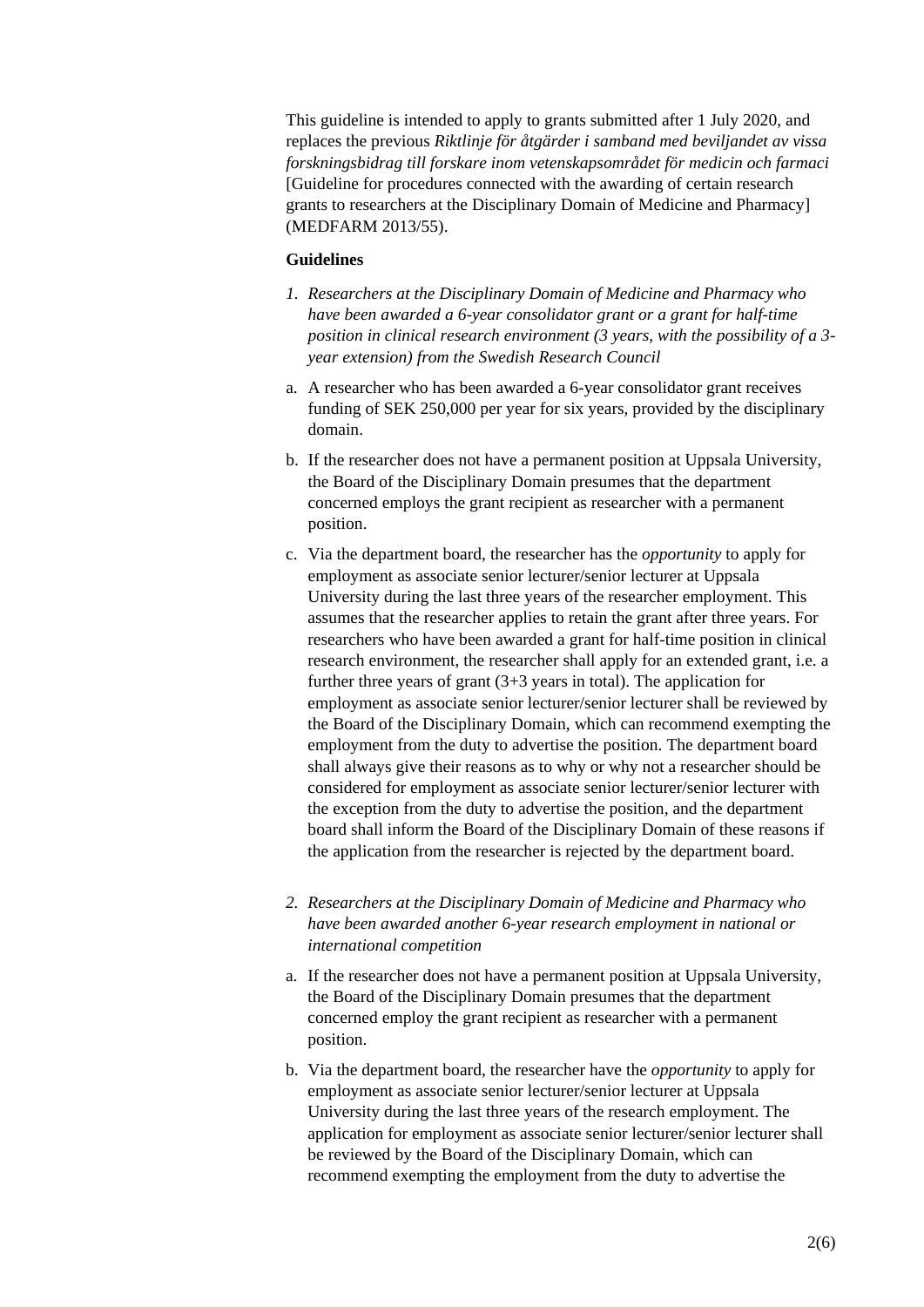position. The department shall always give their reasons as to why or why not a researcher should be considered for employment as associate senior lecturer/senior lecturer with the exception from the duty to advertise the position, and the department board shall inform the Board of the Disciplinary Domain of these reasons if the application from the researcher is rejected by the department board.

## *3. Researchers who have been awarded a research grant from the European Research Council (ERC)*

a. A researcher who has been awarded a research grant from the ERC (Starting, Consolidator, Advanced, or Synergy Grant, but not Proof of Concept Grant) can apply for an annual funding of SEK 750,000 for five years. The Board of the Disciplinary Domain provide SEK 500,000 of the funding, and the remaining SEK 250,000 shall be requested from the Vice-Chancellor's strategic funds. For the ERC Synergy Grant, if multiple researchers at the disciplinary domain are participating in the same Synergy Grant project, only one grant of SEK 750,000 per year for five years can be applied for. Participating researchers shall then share this funding.

The Board of the Disciplinary Domain would prefer if the researcher requests this money during the second part of their grant period. This enables the researcher to use the funding from the disciplinary domain and the Vice-Chancellor as "bridging funding". This would enable the researcher to avoid having a surplus during the initial years and that the researcher can maintain the financial conditions when the ERC grant ends.

- b. If the researcher does not have a permanent position at Uppsala University, the Board of the Disciplinary Domain presumes that the department concerned employ the grant recipient as researcher with a permanent position.
- c. Via the department board, the researcher have the *opportunity* to apply for employment as associate senior lecturer/senior lecturer at Uppsala University during the last three years of the grant. The application for employment as associate senior lecturer/senior lecturer shall be reviewed by the Board of the Disciplinary Domain, which can recommend exempting the employment from the duty to advertise the position. The department shall always give their reasons as to why or why not a researcher should be considered for employment as associate senior lecturer/senior lecturer with the exception from the duty to advertise the position, and the department board shall inform the Board of the Disciplinary Domain of these reasons if the application is rejected by the department board.
- 4. *Encouragement grant to researchers at the Disciplinary Domain of Medicine and Pharmacy who have received the score A on their ERC application but have not been awarded any grant (applies only to ERC Starting and ERC Consolidator Grant)*
- *a.* A researcher who has received the score A on their application for ERC Starting Grant but was not awarded a grant can apply for an encouragement grant from the disciplinary domain of SEK 500,000 per year for two years. To be able to apply for this encouragement grant it is postulated that the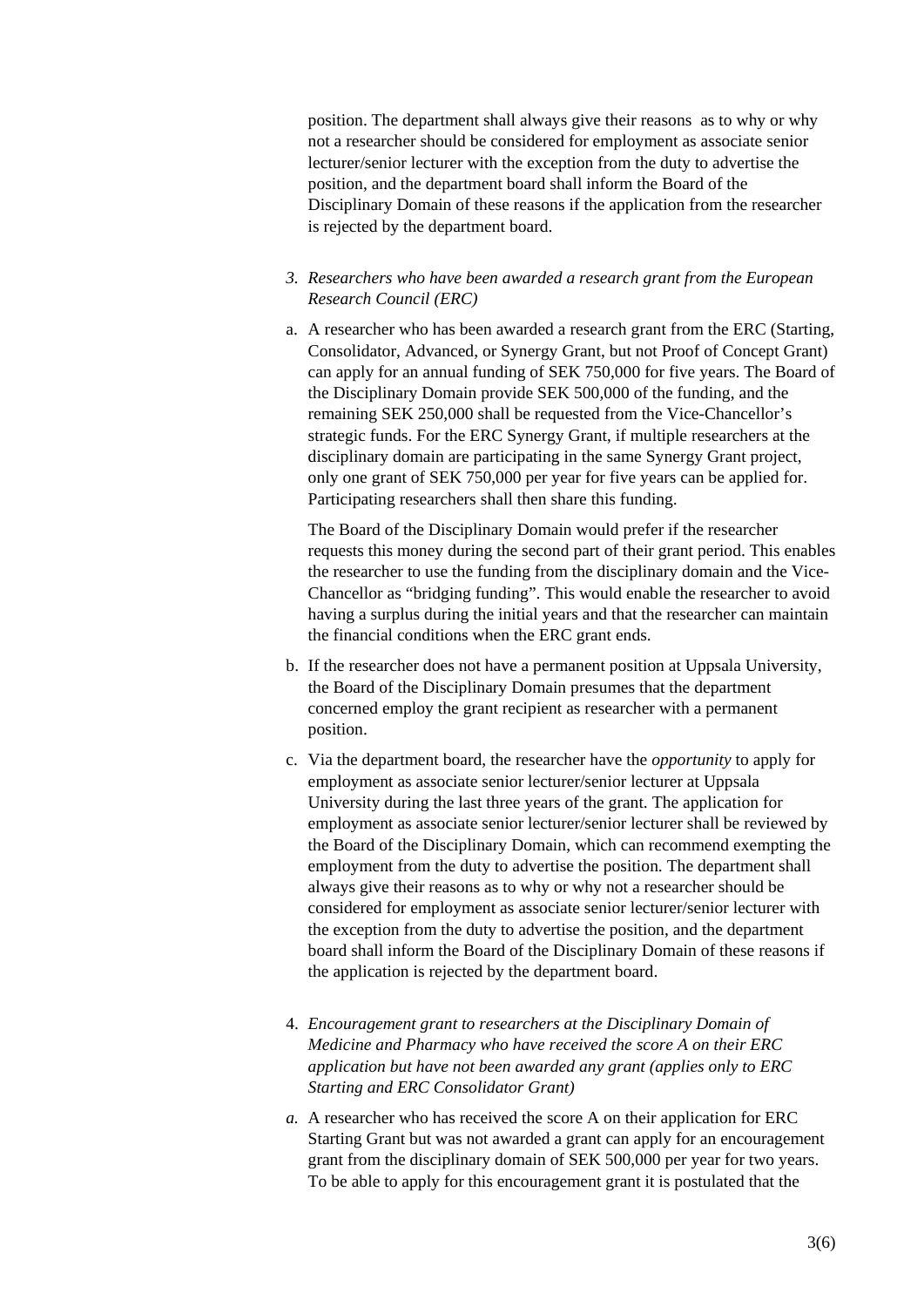researcher has submitted an application, but was rejected, to the funders who support researchers whose application was rejected despite receiving the score A on their ERC application (e.g. Swedish Foundations' Starting Grant). As a further condition, the researcher must submit a new ERC application in order to be awarded the encouragement grant. If the researcher is not eligible to apply for the ERC grant again, they are still eligible to apply for this encouragement grant.

- *b.* A researcher who has received the score A on their application for ERC Consolidator Grant can apply for an encouragement grant from the disciplinary domain of SEK 750,000 per year for two years. To be eligible for the encouragement grant, the researcher must submit a new ERC application. If the researcher is not eligible to apply for the ERC grant again, they are still eligible to apply for this encouragement grant.
- *c.* For researchers placed on the ERC's reserve list for ERC Starting and Consolidator Grant funding, a final rejection must be received before the researcher can apply for the above encouragement grant from the disciplinary domain.

#### *5. Researchers admitted as Wallenberg Academy Fellows*

- a. The researcher admitted as Wallenberg Academy Fellows can request annual co-funding for five years, with two-thirds of the funding coming from the disciplinary domain (and from ALF-funds for clinical researchers). The remaining one-third is requested from the Vice-Chancellor's strategic funds. The department proposes the amounts to the Board of the Disciplinary Domain. The size of the total co-funding is decided by the Board of the Disciplinary Domain on a case-by-case basis. A maximum of SEK 500,000 per year can be requested from the Board of the Disciplinary Domain.
- b. If the researcher does not have a permanent position at Uppsala University, the Board of the Disciplinary Domain presumes that the department concerned employ the grant recipient as researcher with a permanent position.
- c. Via the department board, the researcher have the *opportunity* to apply for employment as associate senior lecturer/senior lecturer at Uppsala University during the last three years of the grant. The application for employment as associate senior lecturer/senior lecturer shall be reviewed by the Board of the Disciplinary Domain, which can recommend exempting the employment from the duty to advertise the position. The department board shall always give their reasons as to why or why not a researcher should be employed as associate senior lecturer/senior lecturer with the exception from the duty to advertise the position, and the department board shall inform the Board of the Disciplinary Domain of these reasons if the application is rejected by the department board.
- *6. Researchers admitted as Wallenberg Scholar/ Wallenberg Clinical Scholar*
- a. The researcher admitted as Wallenberg Scholar/Wallenberg Clinical Scholar can request annual co-funding for five years, with two-thirds of the funding coming from the disciplinary domain (and from ALF-funds for clinical researchers). The remaining one-third is requested from the Vice-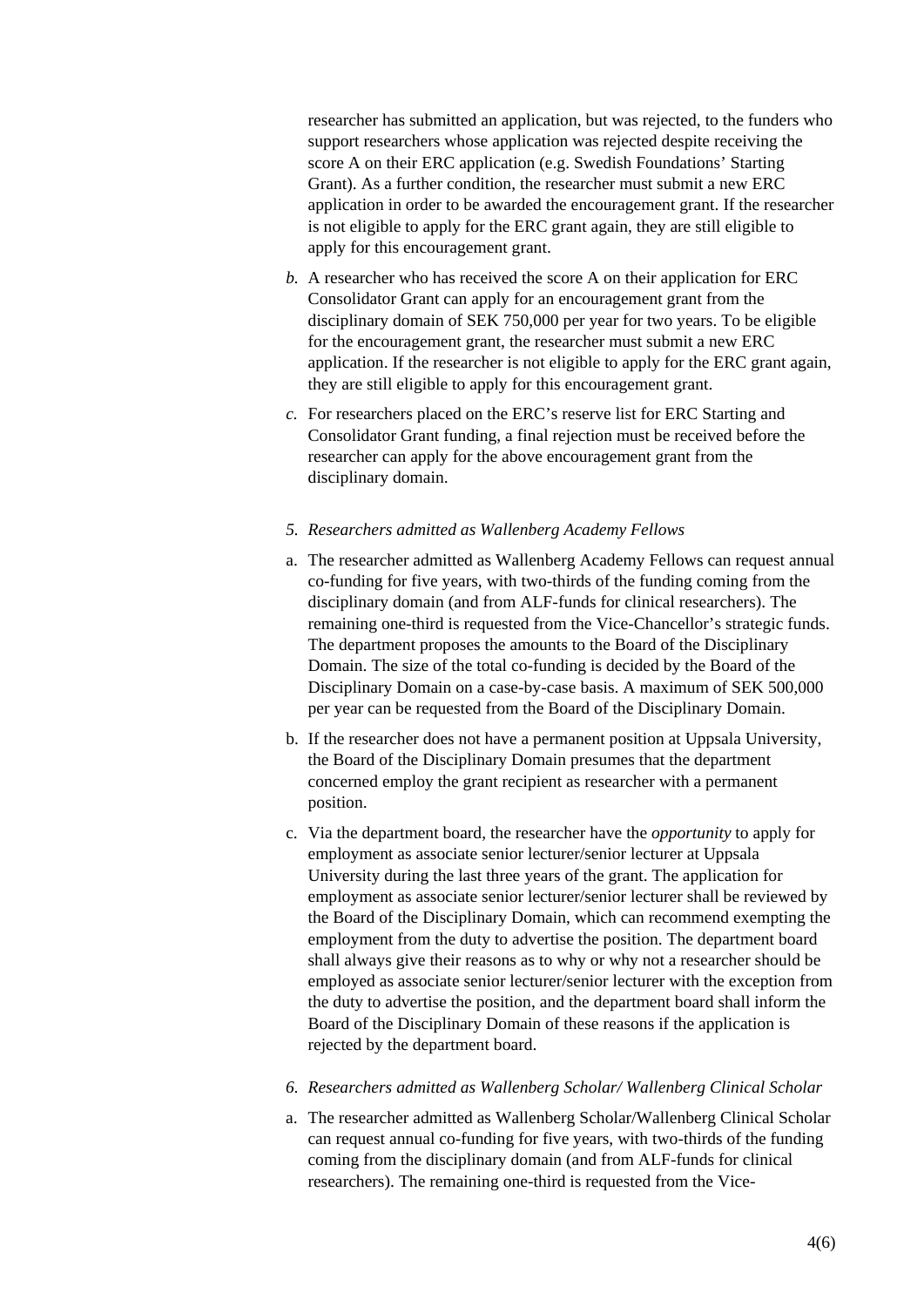Chancellor's strategic funds. The department proposes the amounts to the Board of the Disciplinary Domain. The size of the total co-funding is decided by the Board of the Disciplinary Domain on a case-by-case basis. A maximum of SEK 500,000 per year can be requested from the Board of the Disciplinary Domain.

- b. If the researcher does not have a permanent position at Uppsala University, the Board of the Disciplinary Domain presumes that the department concerned shall employ the grant recipient as researcher with a permanent position.
- c. Via the department board, the researcher have the *opportunity* to apply for employment as senior lecturer at Uppsala University during the last three years of the grant. The application for employment as senior lecturer shall be reviewed by the Board of the Disciplinary Domain, which can recommend exempting the employment from the duty to advertise the position. The department board shall always give their reasons as to why or why not a researcher should be employed as senior lecturer with the exception from the duty to advertise the position, and the department board shall inform the Board of the Disciplinary Domain of these reasons if the application is rejected by the department board.
- *7. Researchers who have been awarded a research excellence grant (5-year grant) from the Ragnar Söderberg Foundation or a special research council initiative for promising or excellent researchers*
- a. If the researcher does not have a permanent position at Uppsala University, the Board of the Disciplinary Domain presumes that the department concerned employ the grant recipient as researcher with a permanent position.
- b. Via the department board, the researcher have the *opportunity* to apply for employment as associate senior lecturer/senior lecturer at Uppsala University during the last three years of the grant. The application for employment as associate senior lecturer/senior lecturer shall be reviewed by the Board of the Disciplinary Domain, which can recommend exempting the employment from the duty to advertise the position. The department board shall always give their reasons as to why or why not a researcher should be employed as associate senior lecturer/senior lecturer with the exception from the duty to advertise the position, and the department board shall inform the Board of the Disciplinary Domain of these reasons if the application is rejected by the department board.

Appendix 1. List of research grants that qualify for targeted financial support from the disciplinary domain, as well as research grants that qualify for a teaching position.